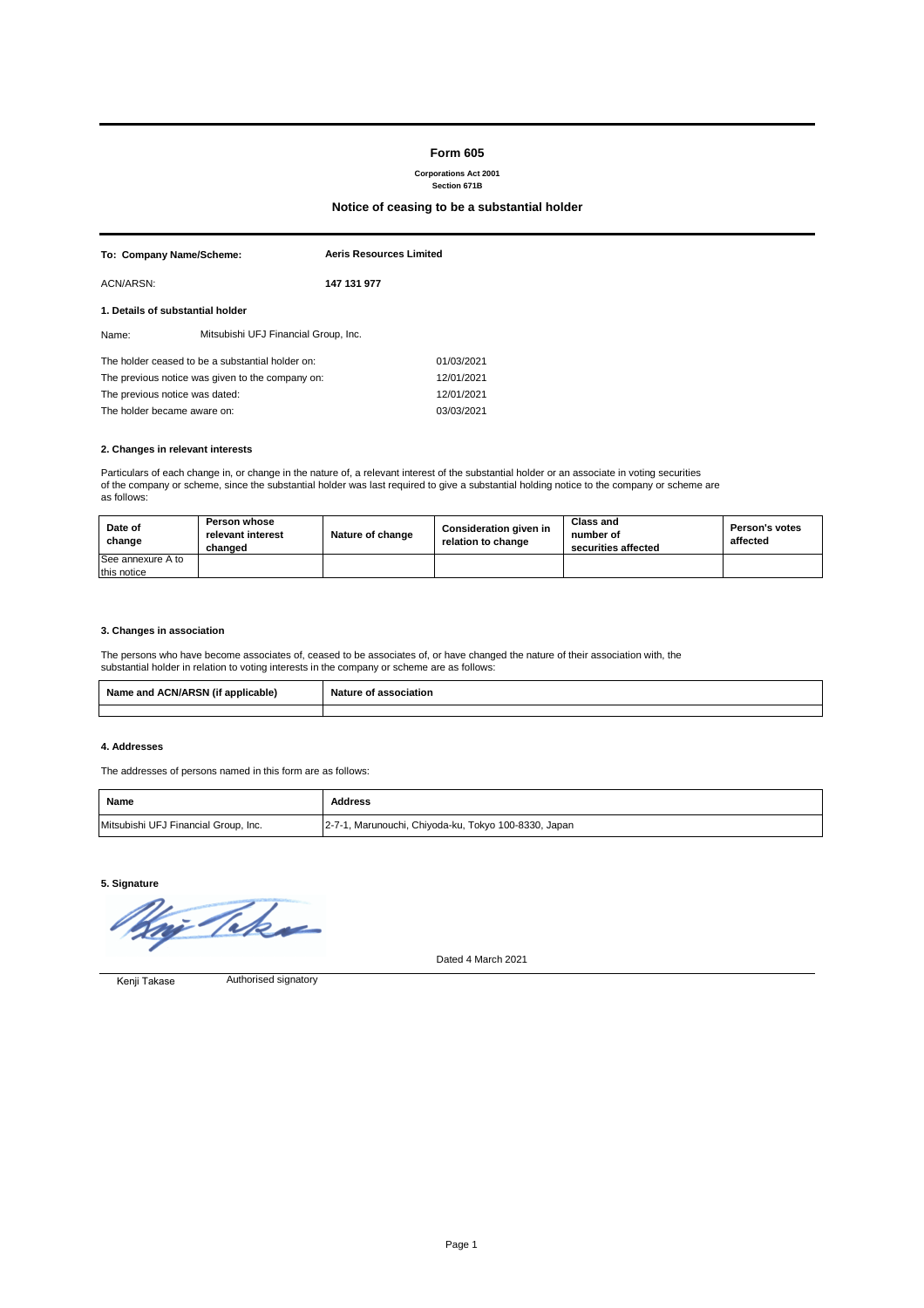Authorised signatory Dated 4 March 2021

| Date of change | <b>Person whose relevant interest</b><br>changed | Nature of change                                                                              | <b>Consideration</b><br>given in relation<br>to change | <b>Class and number of</b><br>securities affected | <b>Person's votes</b><br><b>affected</b> |
|----------------|--------------------------------------------------|-----------------------------------------------------------------------------------------------|--------------------------------------------------------|---------------------------------------------------|------------------------------------------|
| 07/01/2021     | Mitsubishi UFJ Financial Group, Inc.             | Purchase of securities by an entity controlled by<br>First Sentier Investors Holdings Pty Ltd | 1,417,294.48                                           | 4,000,000 Ordinary<br>shares                      | 4,000,000                                |
| 07/01/2021     | Mitsubishi UFJ Financial Group, Inc.             | Purchase of securities by an entity controlled by<br>Morgan Stanley                           | 722.09                                                 | 6,279 Ordinary Shares                             | 6,279                                    |
| 07/01/2021     | Mitsubishi UFJ Financial Group, Inc.             | Purchase of securities by an entity controlled by<br>Morgan Stanley                           | 3,498.84                                               | 29,157 Ordinary Shares                            | 29,157                                   |
| 07/01/2021     | Mitsubishi UFJ Financial Group, Inc.             | Borrow Returned by an entity controlled by<br>Morgan Stanley                                  | N/A                                                    | 86,866 Ordinary Shares                            | 86,866                                   |
| 08/01/2021     | Mitsubishi UFJ Financial Group, Inc.             | Purchase of securities by an entity controlled by<br>Morgan Stanley                           | 3,820.38                                               | 30,563 Ordinary Shares                            | 30,563                                   |
| 08/01/2021     | Mitsubishi UFJ Financial Group, Inc.             | Purchase of securities by an entity controlled by<br>Morgan Stanley                           | 1,322.28                                               | 11,019 Ordinary Shares                            | 11,019                                   |
| 08/01/2021     | Mitsubishi UFJ Financial Group, Inc.             | Borrow Returned by an entity controlled by<br>Morgan Stanley                                  | N/A                                                    | 24,133 Ordinary Shares                            | 24,133                                   |
| 11/01/2021     | Mitsubishi UFJ Financial Group, Inc.             | Purchase of securities by an entity controlled by<br>Morgan Stanley                           | 1,887.00                                               | 15,096 Ordinary Shares                            | 15,096                                   |
| 11/01/2021     | Mitsubishi UFJ Financial Group, Inc.             | Purchase of securities by an entity controlled by<br>Morgan Stanley                           | 3,157.00                                               | 25,256 Ordinary Shares                            | 25,256                                   |
| 11/01/2021     | Mitsubishi UFJ Financial Group, Inc.             | Purchase of securities by an entity controlled by<br>Morgan Stanley                           | 245.00                                                 | 2,000 Ordinary Shares                             | 2,000                                    |
| 11/01/2021     | Mitsubishi UFJ Financial Group, Inc.             | Borrow Returned by an entity controlled by<br>Morgan Stanley                                  | N/A                                                    | 35,436 Ordinary Shares                            | 35,436                                   |
| 12/01/2021     | Mitsubishi UFJ Financial Group, Inc.             | Purchase of securities by an entity controlled by<br>Morgan Stanley                           | 3,132.60                                               | 27,240 Ordinary Shares                            | 27,240                                   |
| 12/01/2021     | Mitsubishi UFJ Financial Group, Inc.             | Purchase of securities by an entity controlled by<br>Morgan Stanley                           | 246.82                                                 | 2,296 Ordinary Shares                             | 2,296                                    |
| 12/01/2021     | Mitsubishi UFJ Financial Group, Inc.             | Borrow Returned by an entity controlled by<br>Morgan Stanley                                  | N/A                                                    | 41,582 Ordinary Shares                            | 41,582                                   |
| 13/01/2021     | Mitsubishi UFJ Financial Group, Inc.             | Purchase of securities by an entity controlled by<br>Morgan Stanley                           | 5,634.43                                               | 48,995 Ordinary Shares                            | 48,995                                   |
| 13/01/2021     | Mitsubishi UFJ Financial Group, Inc.             | Purchase of securities by an entity controlled by<br>Morgan Stanley                           | 40.92                                                  | 372 Ordinary Shares                               | 372                                      |
| 13/01/2021     | Mitsubishi UFJ Financial Group, Inc.             | Borrow Returned by an entity controlled by<br>Morgan Stanley                                  | N/A                                                    | 42,352 Ordinary Shares                            | 42,352                                   |
| 14/01/2021     | Mitsubishi UFJ Financial Group, Inc.             | Purchase of securities by an entity controlled by<br>Morgan Stanley                           | 3,667.95                                               | 33,345 Ordinary Shares                            | 33,345                                   |
| 14/01/2021     | Mitsubishi UFJ Financial Group, Inc.             | Purchase of securities by an entity controlled by<br>Morgan Stanley                           | 3,450.00                                               | 30,000 Ordinary Shares                            | 30,000                                   |
| 14/01/2021     | Mitsubishi UFJ Financial Group, Inc.             | Purchase of securities by an entity controlled by<br>Morgan Stanley                           | 340.54                                                 | 3,027 Ordinary Shares                             | 3,027                                    |
| 15/01/2021     | Mitsubishi UFJ Financial Group, Inc.             | Purchase of securities by an entity controlled by<br>Morgan Stanley                           | 6,257.73                                               | 54,415 Ordinary Shares                            | 54,415                                   |
| 18/01/2021     | Mitsubishi UFJ Financial Group, Inc.             | Purchase of securities by an entity controlled by<br>Morgan Stanley                           | 2,644.07                                               | 24,596 Ordinary Shares                            | 24,596                                   |
| 18/01/2021     | Mitsubishi UFJ Financial Group, Inc.             | Purchase of securities by an entity controlled by<br>Morgan Stanley                           | 2,420.44                                               | 23,614 Ordinary Shares                            | 23,614                                   |
| 19/01/2021     | Mitsubishi UFJ Financial Group, Inc.             | Purchase of securities by an entity controlled by<br>Morgan Stanley                           | 2,098.07                                               | 20,469 Ordinary Shares                            | 20,469                                   |
| 19/01/2021     | Mitsubishi UFJ Financial Group, Inc.             | Purchase of securities by an entity controlled by<br>Morgan Stanley                           | 2,388.54                                               | 22,748 Ordinary Shares                            | 22,748                                   |
| 20/01/2021     | Mitsubishi UFJ Financial Group, Inc.             | Purchase of securities by an entity controlled by<br>Morgan Stanley                           | 2,670.36                                               | 24,276 Ordinary Shares                            | 24,276                                   |
| 20/01/2021     | Mitsubishi UFJ Financial Group, Inc.             | Purchase of securities by an entity controlled by<br>Morgan Stanley                           | 2,464.04                                               | 23,467 Ordinary Shares                            | 23,467                                   |
| 21/01/2021     | Mitsubishi UFJ Financial Group, Inc.             | Purchase of securities by an entity controlled by<br>Morgan Stanley                           | 5,833.70                                               | 55,559 Ordinary Shares                            | 55,559                                   |
| 22/01/2021     | Mitsubishi UFJ Financial Group, Inc.             | Purchase of securities by an entity controlled by<br>Morgan Stanley                           | 2,986.17                                               | 27,147 Ordinary Shares                            | 27,147                                   |
| 22/01/2021     | Mitsubishi UFJ Financial Group, Inc.             | Purchase of securities by an entity controlled by<br>Morgan Stanley                           | 3,013.76                                               | 28,035 Ordinary Shares                            | 28,035                                   |
| 25/01/2021     | Mitsubishi UFJ Financial Group, Inc.             | Purchase of securities by an entity controlled by<br>Morgan Stanley                           | 3,862.22                                               | 36,783 Ordinary Shares                            | 36,783                                   |
| 25/01/2021     | Mitsubishi UFJ Financial Group, Inc.             | Borrow Returned by an entity controlled by<br>Morgan Stanley                                  | N/A                                                    | 146,986 Ordinary Shares                           | 146,986                                  |
| 27/01/2021     | Mitsubishi UFJ Financial Group, Inc.             | Purchase of securities by an entity controlled by<br>Morgan Stanley                           | 3,734.64                                               | 35,568 Ordinary Shares                            | 35,568                                   |
| 27/01/2021     | Mitsubishi UFJ Financial Group, Inc.             | Borrow Returned by an entity controlled by<br>Morgan Stanley                                  | N/A                                                    | 55,182 Ordinary Shares                            | 55,182                                   |
| 28/01/2021     | Mitsubishi UFJ Financial Group, Inc.             | Purchase of securities by an entity controlled by<br>Morgan Stanley                           | 1,734.86                                               | 18,456 Ordinary Shares                            | 18,456                                   |
| 28/01/2021     | Mitsubishi UFJ Financial Group, Inc.             | Purchase of securities by an entity controlled by<br>Morgan Stanley                           | 251.14                                                 | 2,806 Ordinary Shares                             | 2,806                                    |
| 28/01/2021     | Mitsubishi UFJ Financial Group, Inc.             | Purchase of securities by an entity controlled by<br>Morgan Stanley                           | 1,382.58                                               | 15,362 Ordinary Shares                            | 15,362                                   |
| 28/01/2021     | Mitsubishi UFJ Financial Group, Inc.             | Borrow Returned by an entity controlled by<br>Morgan Stanley                                  | N/A                                                    | 36,783 Ordinary Shares                            | 36,783                                   |

## **Annexure A**

This is Annexure A of 2 pages referred to in Form 605, Notice of ceasing to be a substantial holder dated 4 March 2021.

Wij There

Kenji Takase